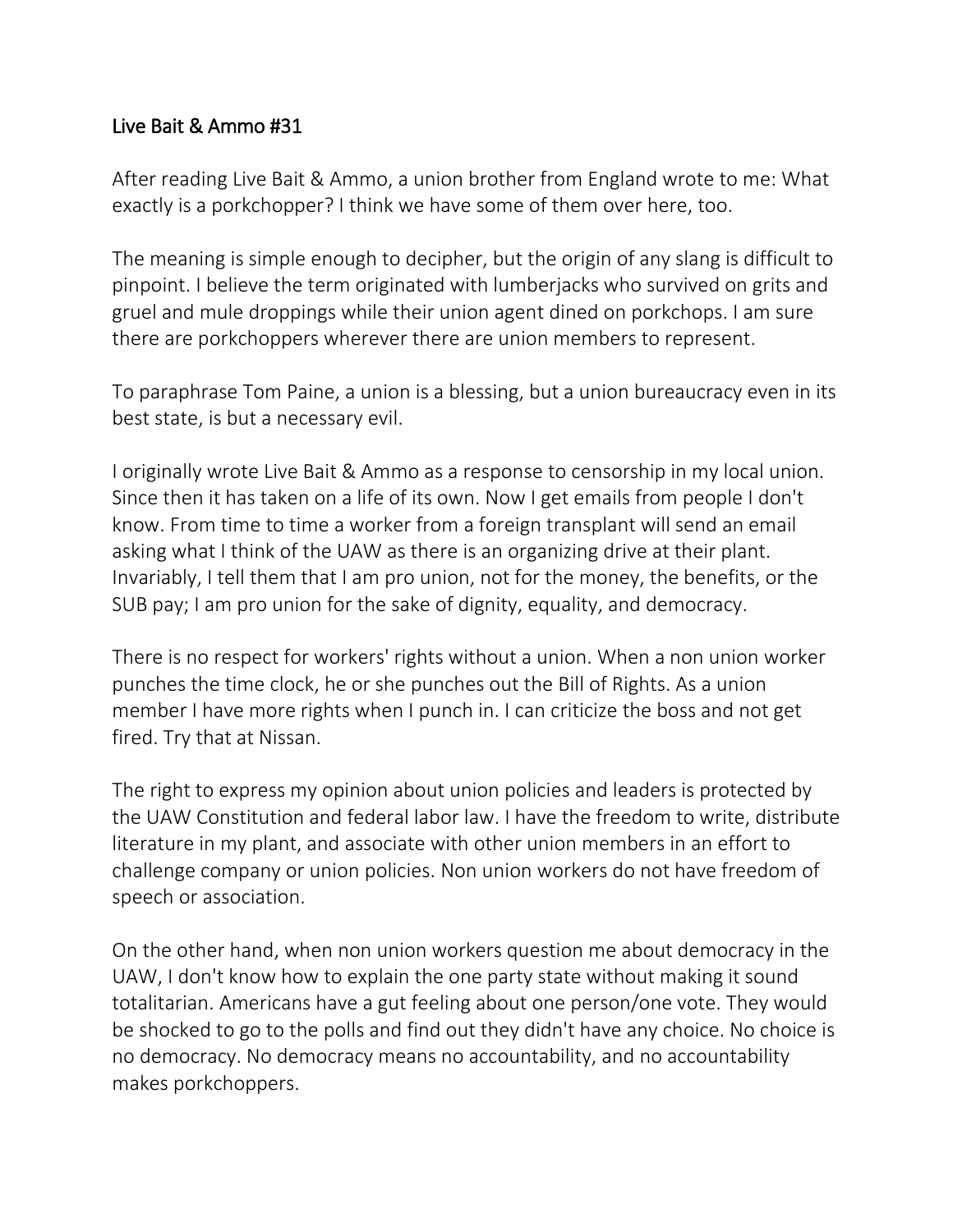In the UAW we have democracy at the local level, but at the International level we are controlled by a one party state. What should we call this system? Theocracy, as in there is no god but the Gettelfinger? Oligarchy, as in we will select the best leaders for you? Autocracy, as in automatic acclamation? Or Nepotism, as in family members first, then those you've slept with?

The Administration Caucus controls all appointments in the UAW. As a result of this patronage system the Ad. Caucus has many followers, but few leaders. An independent person who might challenge the hierarchy will never be appointed. No one in the International is elected. Like their corporate counterparts, they are selected, then rubber stamped by proxies, I mean, delegates.

The Ad.Caucus has so deftly woven the bunting of the caucus with the official union emblem there is little distinction between them. But the bureaucracy is not the union; the members are the union. Dissent is not anti union; dissent is the measure of democracy in a union. We the people are the union.

A follower of the Ad. Caucus accused me of having my own agenda; a good laugh considering the mouthpiece. My campaign for delegate included a WANTED poster replete with mug shots ready for framing, defacing, or target practice. I never claimed to be an in-law. At least you can be certain an appointment is not on my agenda. I offer nothing more than simple facts, plain arguments, and common sense, Tom Paine once wrote. Then, he urged readers to determine for themselves.

The 33rd Constitutional Con

At the 33rd Constitutional Convention delegates constitutionally defined as the highest tribunal in the UAW were treated like a captive audience for assorted politicians, dignitaries, preachers, and ceremonial masters of hype. God bless them, they were all commendable speakers, but I came to hear delegates from the rank and file. In a one party state it's imperative that the opposition is heard, that questions are asked, and accountability demanded.

Delegates are a direct conduit from the shop floor to the top floor of the union. Leaders need to listen in order to lead with genuine authority. Instead, the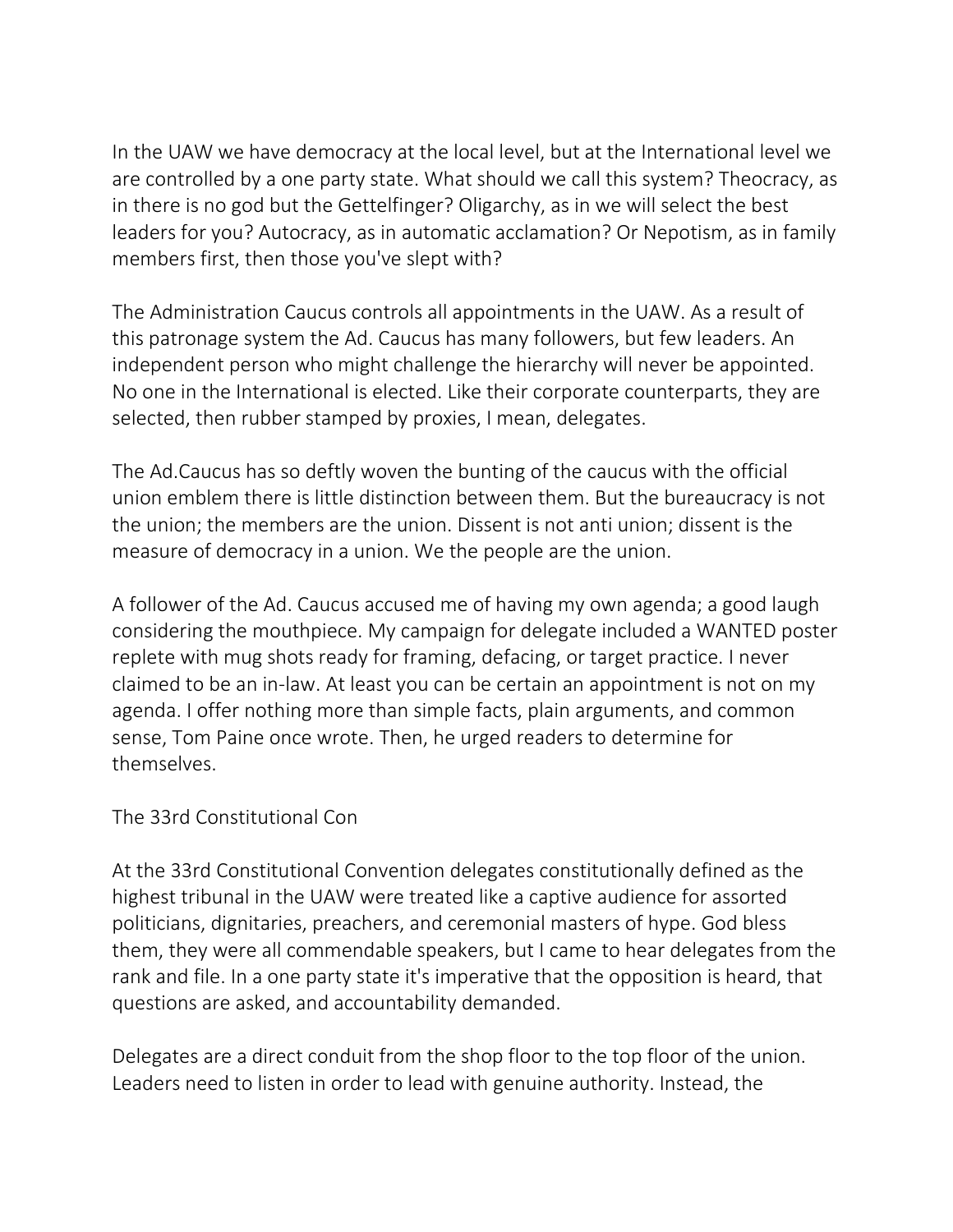majority of time was spent boring us into submission. Five or six non UAW speakers addressed the convention each day, some by video. The role of delegate was subjugated by an onslaught of oratory that left little time for genuine debate.

It's my intent to give the minority report, to speak for the underdog, to ask probing questions, and challenge the status quo. That is my agenda. I don't begrudge the opinion, My union right or wrong. I just think it is dull, dependent, and democratically naive. The union is not a Glee Club. UAW members read the official story every month in Solidarity, where all UAW news is good, all opinions are politically correct, and all union reps are sober. Enough.

## Build a Better Union

Yokich kicked off the convention with a state of the union speech. I have my differences with Brother Steve, but I get a kick out of the way he talks. He gives a speech like a pit bull on a short leash. A lot of us had high hopes when he took office that he would walk the talk. But here we are, seven years later, diminished in numbers, expectations, and hope.

Despite improvement in organizing, overall membership in the manufacturing sector of the UAW is down. Yokich cited 35,000 new members in manufacturing over the last four years, [the official President's Report cited 18,000 in the allimportant auto parts industry.] but the question that remains unanswered is: how many of those jobs were originally outsourced from higher paying Big Three plants?

He described examples in which Ford exerted pressure on suppliers to be neutral in organizing drives. If a union goes hat in hand to a corporation for help in organizing, what's the payoff? No resistance to outsourcing? New members organized at half the wages? A spin off? Who needs a union to do that?

Yokich talked about the UAW's record of progressive social action. What social movement would be against one member/one vote, or Mental Health Parity? He bragged of how the UAW denounced oil drilling in Alaska, but didn't mention the UAW's resistance to fuel efficiency standards that would protect the environment.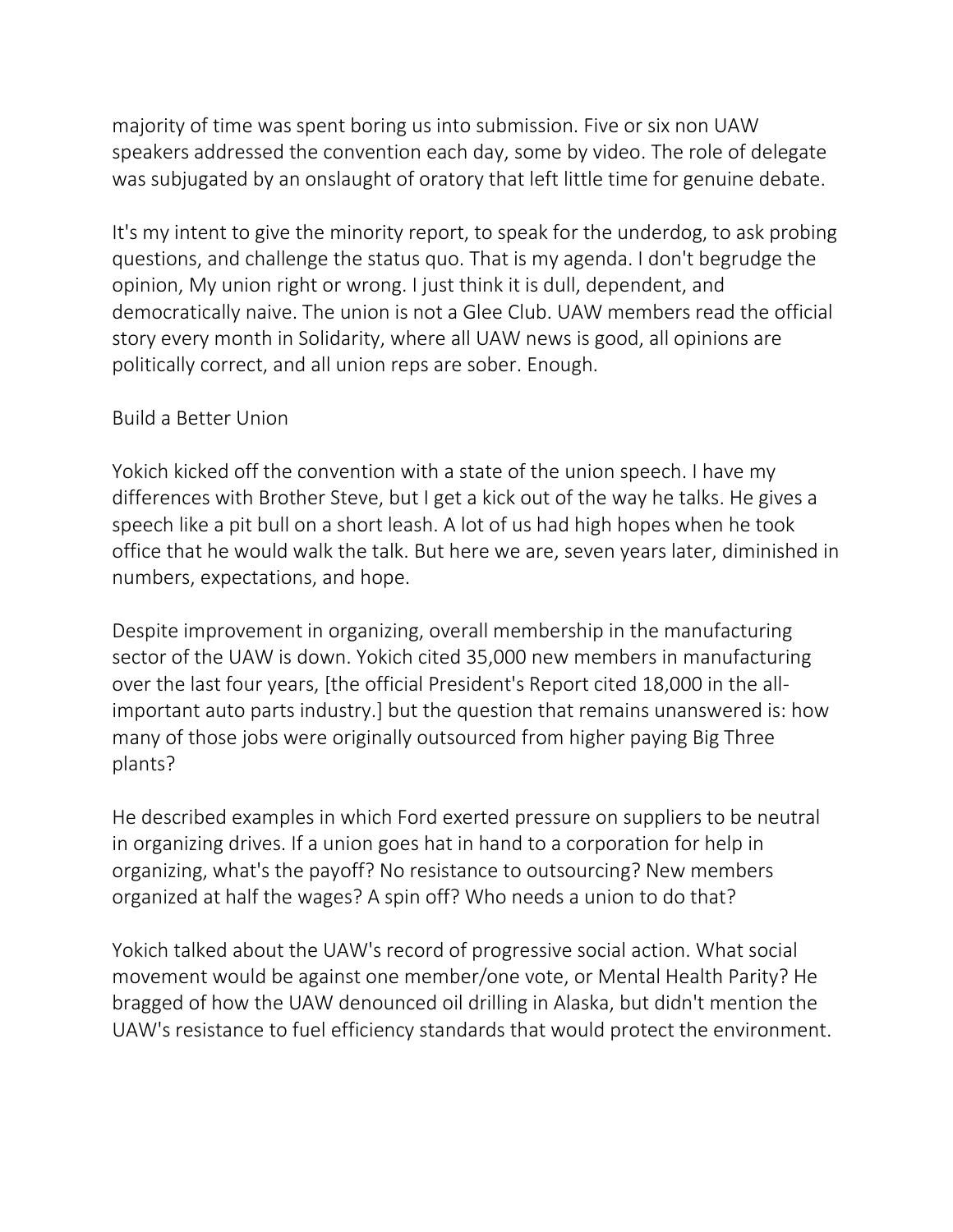Yokich said, Those bastards in congress deserve my friend, Warren Davis. Well, somebody deserves the bastard, but more of that later. He said we did something behind the scenes to help free imprisoned dissidents in Indonesia. He didn't mention that he also worked behind the scenes to repress dissent in the UAW. He said some UAW members were upset with him because he spoke out against the NRA. He said, those types of lobbies are anti worker.

Then he remonstrated, Yet you are going to have members in your plant or work site who speak out against you, if you speak out. Damn, we don't need those kind of members. We don't need them. We need to talk for all of society, not just a small portion of it. We need to be a real union. Talk for brothers and sisters who need our help.

If we don't need members who speak out against you if you speak out, we could eliminate the entire Administration Caucus. If we need to be a real union, we could start by respecting different points of view including the NRA, and assisting locked out brothers and sisters who need our help at Local 2036 in Henderson, Kentucky.

Some surmise that Brother Steve's desire for gun control was driven by his fear of the firing squad.

Yokich said, Every generation has an obligation. Your obligation is to build a better union. Amen, brother.

Until the Outhouse Blooms Roses

The first resolution opened for debate was Organizing. I was one of the first to speak.

If you stood on the roof of Solidarity House and looked out across the city of Detroit, you would see that UAW headquarters is surrounded by non union Independent Parts Suppliers. The Big Three have talked partnership while aggressively divesting themselves of parts suppliers in order to whipsaw locals and undermine the UAW's bargaining leverage.

In 1999 GM spun off Delphi. Ford followed with Visteon. Do members at Powertrain and Stamping plants feel protected? The pattern is clear. You're next.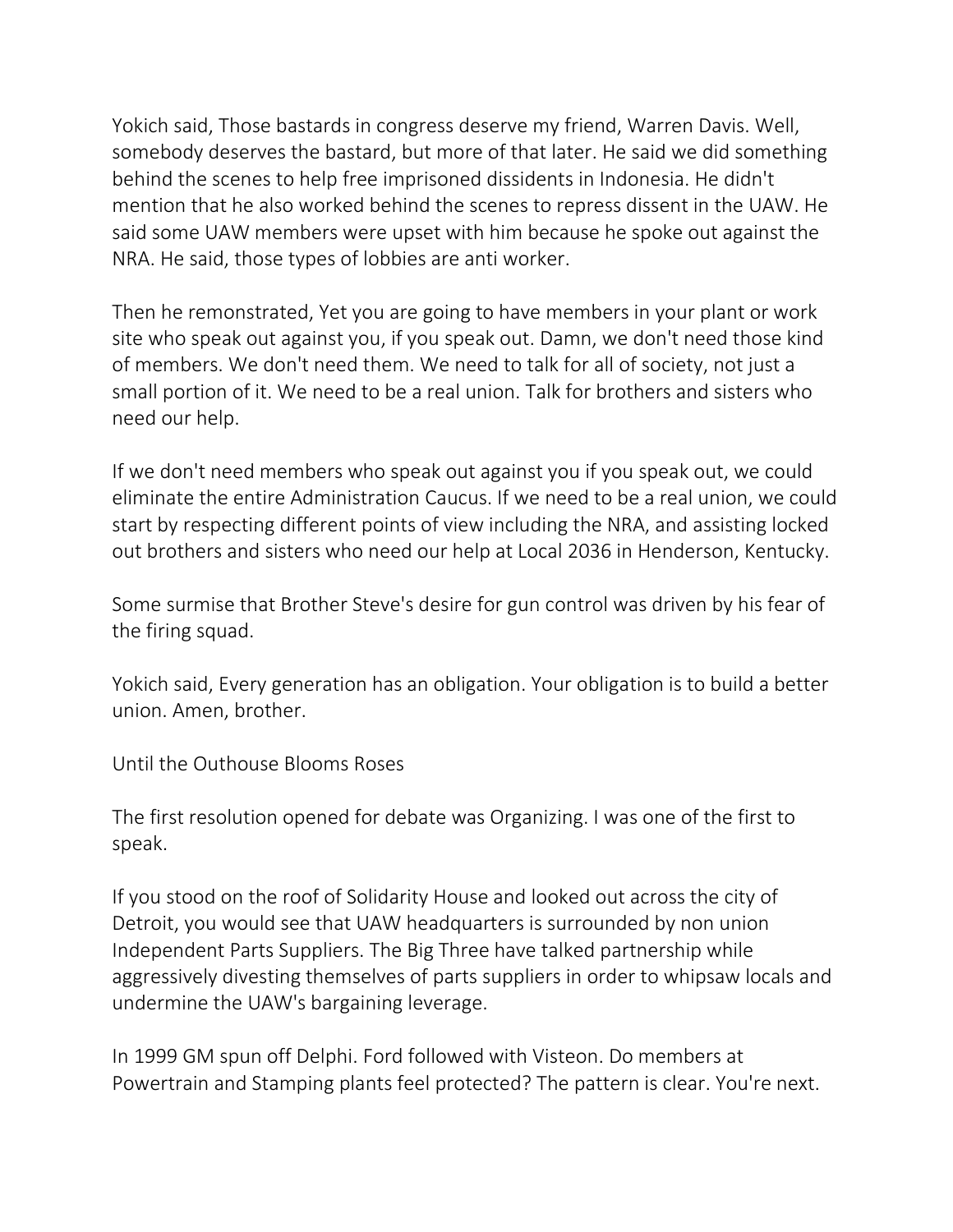Modular Assembly is the organizing challenge of the 21st century. We can't put our heads in the sand and say I don't want to hear that word. Modular Assembly won't go away and the divestment of parts suppliers, the outsourcing and sub contracting won't go away. We must confront the challenge head on.

There are more autoworkers in IPS today than there were in 1978, but 80% are unorganized. Why have we failed? We need to take an honest look at ourselves and stop making excuses. Was it easier to organize in the 30's?

Was it easy when Walter Reuther got his head busted open at the Battle of the Overpass? Was it easy when he took a double barrel shotgun blast in the back? Was it easy when Victor Reuther was shot in the face and blinded in one eye?

Was it easy to organize the occupation of a GM plant in Flint? Was it easy for John L. Lewis to tell the Governor of Michigan that if he sent in the National Guard to oust sit down strikers the militia will have the pleasure of shooting me, too?

It has never been easy.

It has never been fair.

The bosses have never been nice. We can talk partnership until the outhouse blooms roses, but it won't change the stink of the bastards in charge of our livelihoods.

Samuel Gompers once said that unions need to provide a practical solution to an urgent need. What do IPS workers need urgently? Fair pay, comprehensive health care, secure pensions, job security. If we want to organize, we must strive to meet those needs.

The 33rd Constitutional Convention should set a goal to establish a National Pattern Contract for IPS just like the Teamsters have.

If we allow the bosses to divide us, isolate us, and treat each local unit as a separate entity, they will continue to chew us up and spit us out. We can't confront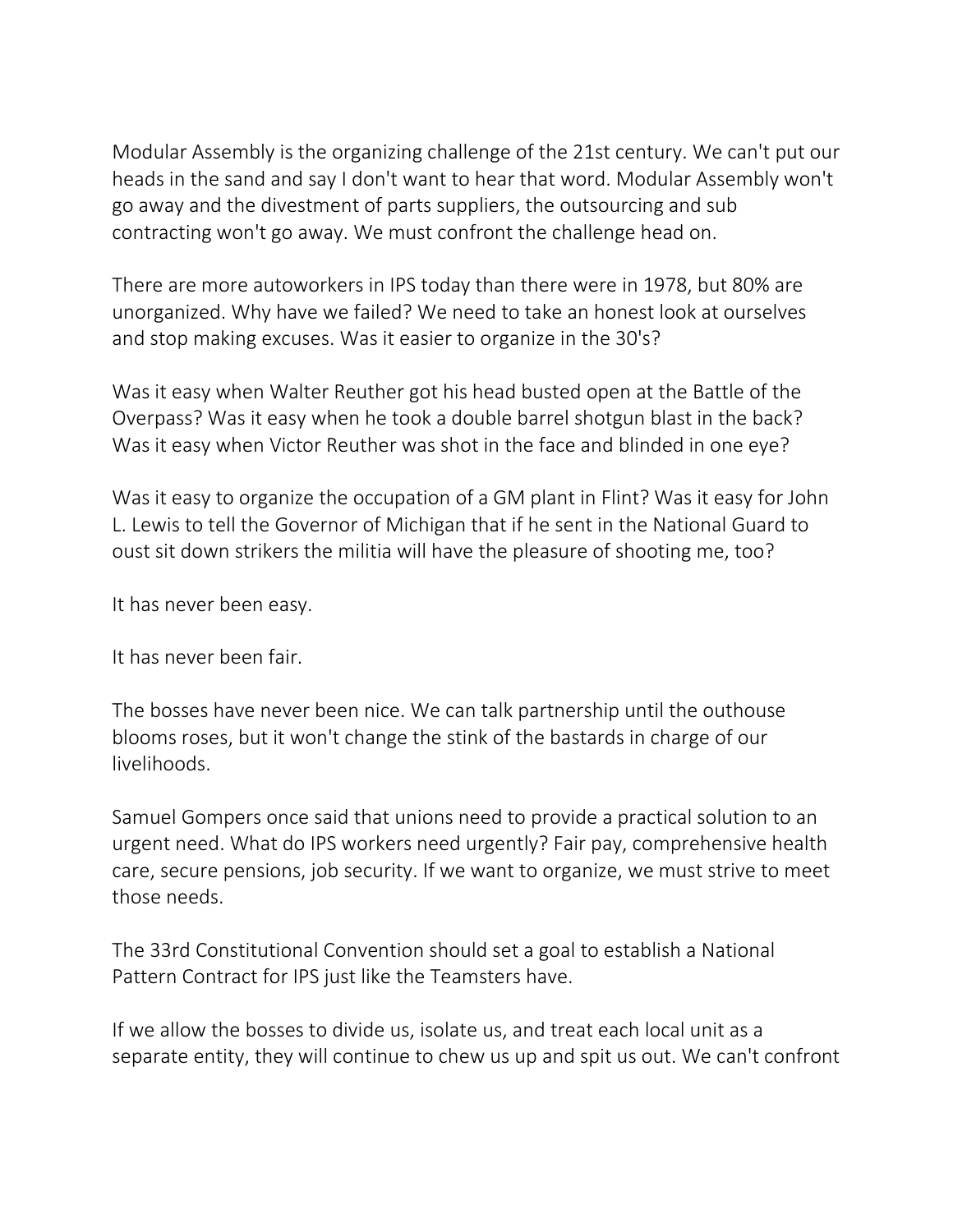a Multi National Corporation or a supplier to a Multi National Corporation with small isolated local strikes.

We need a national pattern agreement and an industry wide strike about basic issues like wages, health care, and pension security that will strike a nerve in a broad cross section of the working class and galvanize public support. An industry wide strike has the potential to place the UAW at the forefront of a social movement to put the health and well being of the working class ahead of the bossing class.

To that end I propose that we provide a practical solution to an urgent need by establishing;

(1) a National Pattern Contract

(2) with a National Benefits Fund pooled industry wide and administered by a joint union and industry committee to cover pensions, health care, and sub pay for all of IPS. Small suppliers like Mexican Industries in Detroit lack the capital accumulation to provide adequate benefits like those enjoyed by workers in the Big Three. A National Benefits Fund would enable small IPS plants to afford better benefits at reduced premiums and therefore make them more competitive.

(3) Furthermore, pension credits must be portable and cover all UAW members in separate IPS units under the National Pattern Agreement. Thereby ensuring security in a volatile industry.

(4) Furthermore, UAW members in IPS should have preferential hiring and transfer rights to other companies represented by the UAW. Thus meeting the needs of IPS workers for job security and providing a practical incentive to join the UAW.

At this point Yokich cut me off.

"Brother conclude, your time is up."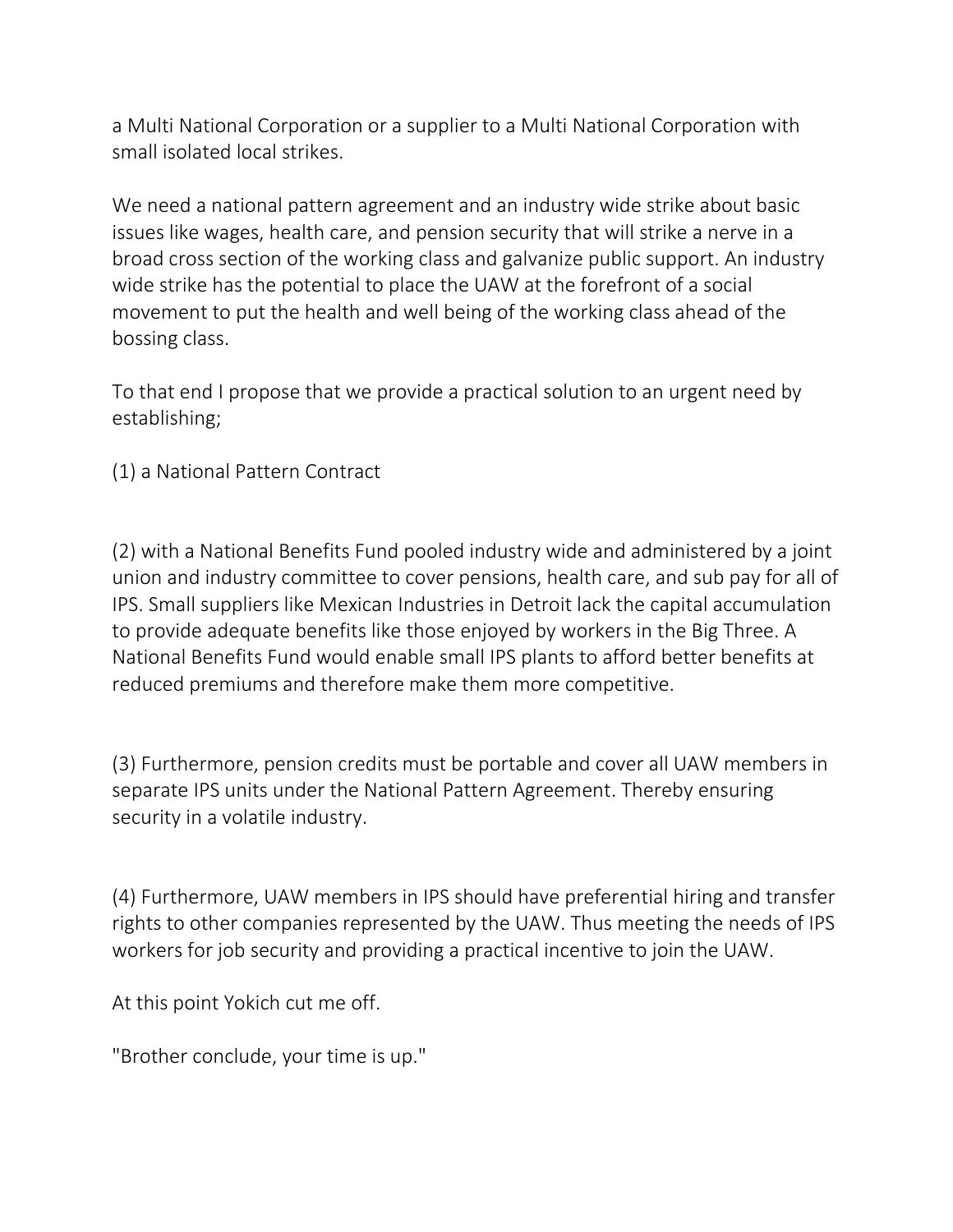"30 seconds."

"Nope. Your time is up. Conclude."

"I need"

"I know you. You know, I read your emails pretty regular. [He must have meant Live Bait & Ammo because I don't send him email.] I know you very well. Would you finish your speech? But I'm going to give you about 30 seconds. Conclude quickly."

Imagine....

"You're done Brother. Shut off the mic. Let me just say one thing, I'm from the IPS. My local is one of the largest IPS locals of a hundred plants; of 200 it's probably the biggest. We've been fighting this fight for day and night and I can tell you sitting right here why it hurts to see what they've been doing and how they still....

His words trailed off into an unintelligible slur. Whatever he said, I felt it was an honor to be on his blacklist.

Yokich didn't counter with one new idea. The Ad. Caucus strategy is to ask their corporate partners to pressure suppliers to whom they have outsourced our jobs to be neutral during organizing drives.

I tried to conclude but the mic was dead. I wanted to say: Imagine Bob King's chances for success if he could go to a group of non union IPS workers and say, 'Do you want higher wages? Do you want heath care without premiums? Do you want pension security? Do you want job security? Then join a union with a VISION. Join a union with balls the size of truck wheels. Join the UAW.

A short time later, Craig Noffbagel, the president of Local 22, got up and said we shouldn't criticize the administration and kizazz kizazz kizazz.

If you lobotomize critical intelligence from a social animal, all you have left is an animal whose only conviction is a passionate intensity to follow the herd. A convention without critical opposition would be as reassuring as church. We